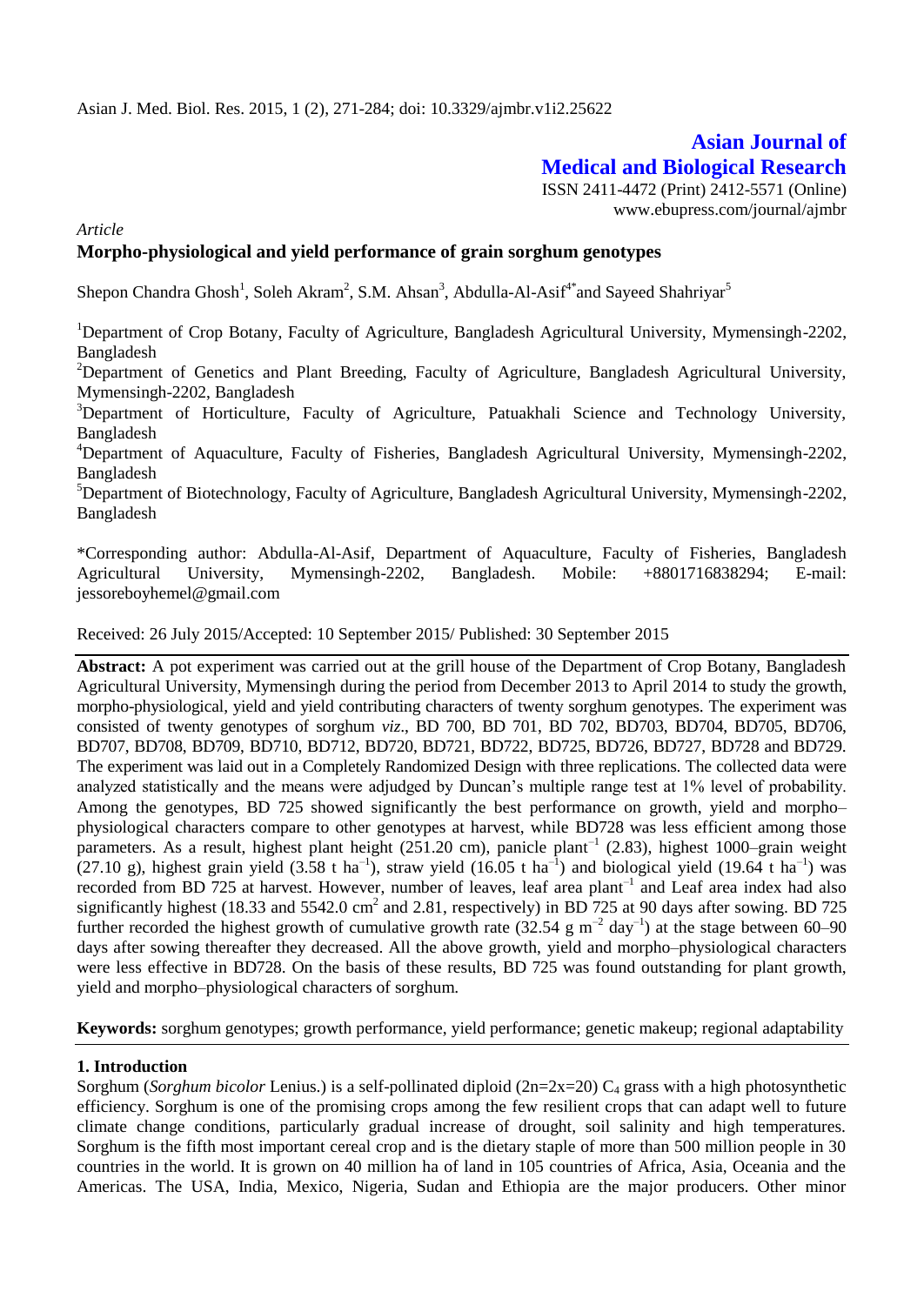producing countries include Australia, Brazil, Argentina, China, Burkina Faso, Mali, Egypt, Niger, Tanzania, Chad and Cameroon. Grain is mostly used as food (55%), in the form of flat breads and porridges (thick or thin) in Asia and Africa, and as feed (33%) in the Americas. Its Stover is an increasingly important source of dry season fodder for livestock, especially in Asia (ICRISAT, 2014). In Bangladesh, 254 tons of sorghum grains are produced annually from about 187 ha of land and average yield is 1.36 tons per hectare (FAOSTAT, 2014).

Sorghum is a principal source of energy, protein, vitamins and minerals for millions of the poorest people in the regions where it is cultivated. The protein content (11.3%) is nearly equal and is comparable to that of wheat and maize. Average starch content of the seeds 69.50 % and is relatively rich in iron, phosphorous and vitamin B-complex (ICRISAT, 2014).

Sorghum has potential uses (six F) such as, food (grain), feed (grain and biomass), fuel (ethanol production), fiber (paper), fermentation (methane production) and fertilizer (utilization of organic byproducts), thus it is an important crop in semi-arid and arid regions of the world. Sorghum is a crop for semi-arid regions in tropical and sub-tropical areas where moisture is a limiting factor for crop growth. It can be grown successfully throughout the country both under irrigated and rain-fed conditions. It has the potential of producing high green fodder yields (Ghasemi *et al*., 2012). Sorghum grain is the staple food of poor and the most food-insecure people, living mainly in the semiarid tropics (Ali *et al*., 2009; Bibi *et al*., 2010). It performs better under adverse soil and weather conditions as compared to other crops (Ejeta and Knoll, 2007). However, sorghum grown in arid and semi-arid regions is influenced by water stress at terminal growth stages like anthesis and postanthesis which renders the most adverse effect on yield in sorghum (Prasad *et al*., 2008).

In Bangladesh, it is also a cereal crop and ranks fifth among cereal crops (Ahmed *et al*., 2002). The crop is drought tolerant and moderately salt tolerant (Amiruzzaman *et al*., 1997) and it is the crop par excellence for dry areas (Arunachalam and Ram, 1967). However, sorghum has considerable further potential to be used as a human food as grain and in sorghum syrup or sorghum molasses and alcoholic beverage source as well as biofuels (Hill *et al*., 2009, Searchinger *et al*., 2008). The grains can also be popped in a similar fashion to popcorn (Fargione *et al*., 2008). In developing countries like Bangladesh the commercial processing of the locally grown grain into value-added food and beverage products is an important driver for economic development. In Bangladesh, this crop is traditionally grown in the northern district and in the Chittagong Hill Tracts. Traditionally sorghum cultivation districts of Bangladesh are Jamalpur, Kushtia, Pabna, Rajshahi, Sherpur, Meherpur, Bagerhat etc. Sorghum grain is mainly used for human food and feed for cattle. Moreover seeds are used for pop corn and preparing delicious food in our country. As the crop has potentiality to grow under adverse condition, minimum input and care, so its cultivation can be extended in dry and saline areas. Many practical applications were found to improve the production of several grain crops by exploiting a variation among genotypes in the quantity and quality of food output (Rai, *et al*., 2004). Yield performance of sorghum depends on the varietal characteristics and on regional adoptability. On the basis of the above aspects the present study was conducted to investigate the growth and yield performance of twenty high yielding grain sorghum genotypes at Bangladesh Agricultural University, Mymensingh (Agro Ecological Zone- 9).

## **2. Materials and Methods**

This study was conducted to assess the morpho-physiological and yield performance of grain sorghum genotypes during the period from December 2013 to April 2014. A pot experiment was carried out at the grill house of the Department of Crop Botany, Bangladesh Agricultural University, Mymensingh. Geographically the experimental area is located at  $24^{\degree}75'$  North latitude and  $90^{\degree}50'$  East longitudes at the elevation of 18 m above the sea level.

## **2.1. Soil condition**

The soil of the experiment was collected from the Crop Botany Field Laboratory of Bangladesh Agricultural University, Mymensingh. The collected soil belongs under the agro-ecological zone of Old Brahmaputra Floodplain (Agro Ecological Zone- 9).

## **2.2. Climate and weather**

The experimental field was under subtropical climates characterized by heavy rainfall during the month of April to September and scanty rainfall during October to March. The monthly means of daily maximum, minimum and average temperature, relative humidity, total rainfall and sunshine hours received at the experimental site during the study period from December 2013 to April 2014.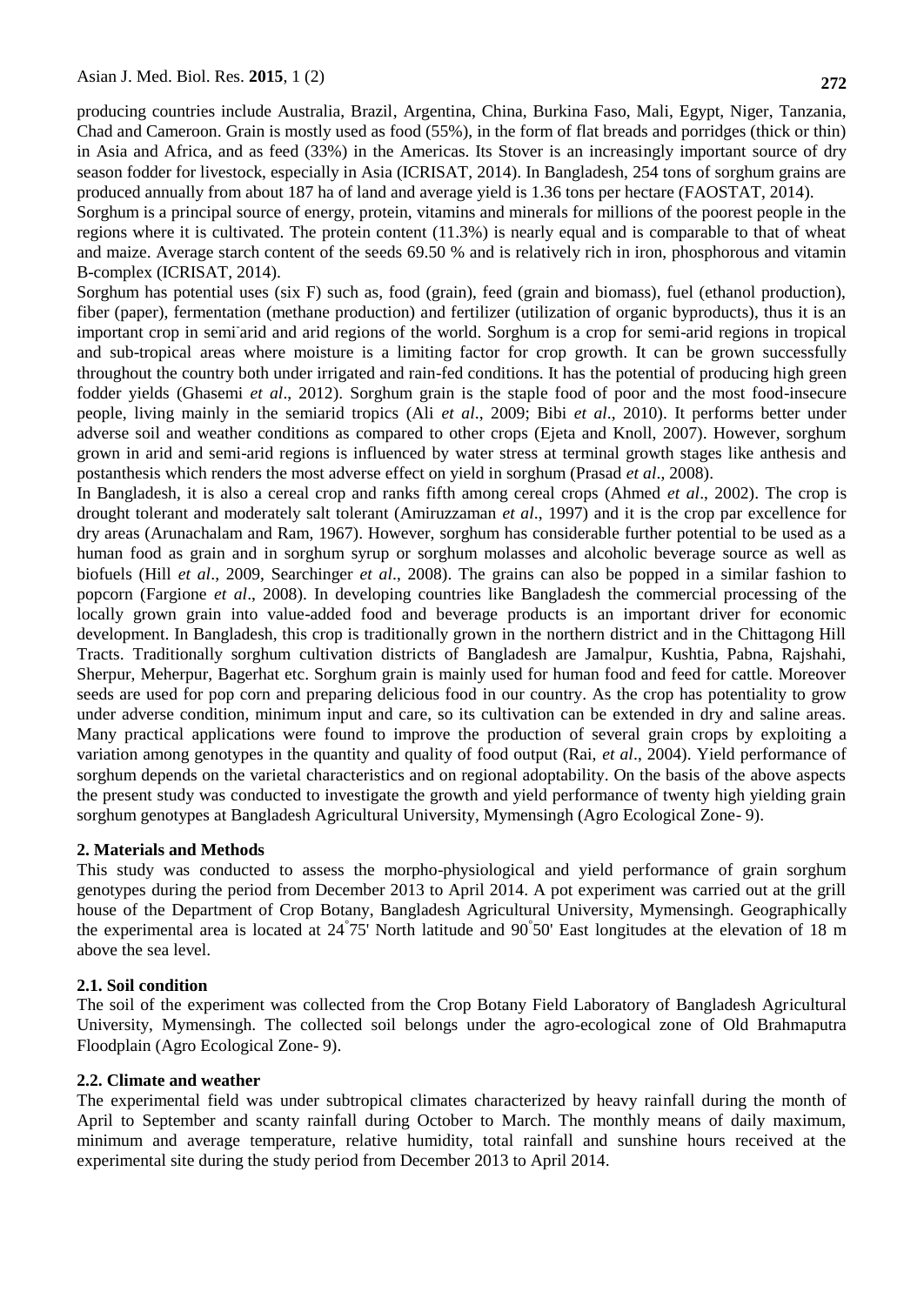# **2.3. Experimental materials**

The seeds of twenty sorghum genotypes were used as the planting materials for this experiment. The twenty sorghum genotypes are as follows:

| $V_1$ : BD 700    | $V_{11}$ : BD 710 |
|-------------------|-------------------|
| $V_2$ : BD 701    | $V_{12}$ : BD 712 |
| $V_3$ : BD 702    | $V_{13}$ : BD 720 |
| $V_4$ : BD 703    | $V_{14}$ : BD 721 |
| $V_5$ : BD 704    | $V_{15}$ : BD 722 |
| $V_6$ : BD 705    | $V_{16}$ : BD 726 |
| $V_7$ : BD 706    | $V_{17}$ : BD 727 |
| $V_8$ : BD 707    | $V_{18}$ : BD 728 |
| $V_9$ : BD 708    | $V_{19}$ : BD 725 |
| $V_{10}$ : BD 709 | $V_{20}$ : BD 729 |
|                   |                   |

# **2.4. Preparation of pots**

In this experiment Poly Venyl Chloride pots were used. The diameter of each pot was 21 cm and height was 26 cm. Soils were collected from Crop Botany Field Laboratory of Bangladesh Agricultural University, Mymensingh. The collected soil was well pulverized and dried in the sun. Plant propagules and inert materials were removed from this soil. The dry soil was thoroughly mixed with manure and fertilizers before filling the pots. The pots of the experiment were filled with 9 kg of soils.

# **2.5. Fertilizer application**

Fertilizer application in pots is given below in Table 1.

#### **Table1. Fertilizer application in pots.**

| <b>Fertilizers</b> | Rates $\left($ kg ha <sup>-1</sup> | Amounts pot $'(g)$ |
|--------------------|------------------------------------|--------------------|
| Urea               | 190                                | 2.09               |
| <b>TSP</b>         | 90                                 | 0.99               |
| MP                 | 90                                 | 0.99               |
| Gypsum             | 50                                 | 0.55               |
| ZnSO <sub>4</sub>  | 8                                  | 0.0879             |
| Boron              | 25                                 | 0.275              |

The weight of 1 ha soil at the depth of 15 cm was considered  $3 \times 10^6$  kg of soil. According to the above rate fertilizers were calculated as per kg of soil (BINA, 1999). For pot soil required fertilizers were three times than field soil. So, total amount of Urea (2.09g), TSP (0.99 g), MP (0.99 g), Gypsum (0.55 g), ZnSO4 (0.0879 g) and Boron  $(0.275 \text{ g})$  were mixed with sundry soil in each pot thoroughly.

## **2.6. Experimental design and sowing of seeds**

The single factor experiment was laid out in a Completely Randomized Design with three replications. As there were 20 genotypes, the total number of pots used in this study was 60 (20  $\times$  3). Seeds were sown on 15<sup>th</sup> December 2013. Ten seeds were sown in each pot and plants were thinned to two plants per pot at 30 days interval. The field layout of the experiment is shown in.

## **2.7. Harvesting, threshing and drying**

The plants were uprooted carefully for data collection. The crop of each experimental pot was harvested separately at full maturity on  $25<sup>th</sup>$  April to  $30<sup>th</sup>$  April 2014. The harvested crop of each pot was bundled separately, tagged properly. The bundles were dried in sunshine and brought to a clean floor. Seeds and other plant parts were collected for each pot and were recorded data separately.

## **2.8. Collection of data**

Experimental data were recorded on two randomly selected plants from each pot at 30, 60, 90 and 120 days after sowing. The selected plants were collected and necessary information was recorded accordingly. Grain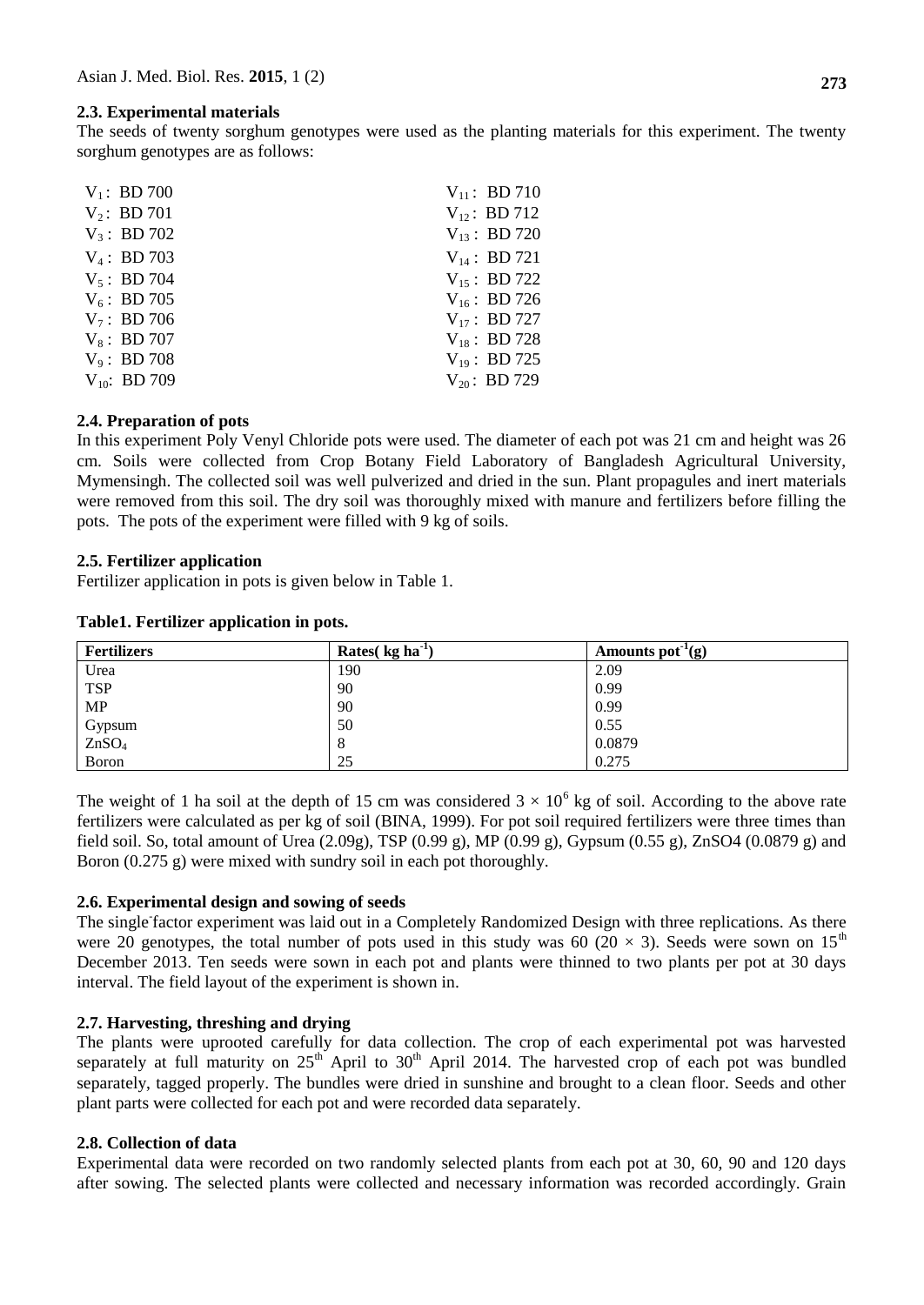and straw yields were recorded pot wise on oven dry basis. The data on the following parameters were recorded:

Growth and morpho-physiological characters-

Plant height (cm), Number of leaves per plant, Leaf area (cm<sup>2</sup>), Leaf Area Index, Crop Growth Rate (g m<sup>-2</sup> day<sup>-</sup>  $<sup>1</sup>$ ), Total dry matter (g).</sup>

Yield and yield contributing characters at harvest-

Panicle length (cm), Panicle/plant, 1000-grain weight (g), Grain wt. /plant (gm), Grain yield (t ha<sup>-1</sup>), Straw yield  $(t \text{ ha}^{-1})$ , Biological yield  $(t \text{ ha}^{-1})$ .

# **2.8.1. Plant height**

Plant height was measured in centimeter by a meter scale at 30 days after interval from 30 days after sowing up to harvest from the ground surface to the top of the main shoot and the mean height was expressed in cm.

# **2.8.2. Number of leaves per plant**

Number of leaves per plant was counted at 30, 60, 90 days after sowing and at harvest. The leaves were counted and recorded from each plant.

# **2.8.3. Total dry matter**

The plant parts such as shoot including leaves and roots were detached and were kept separately in oven at  $80\pm2^{\circ}$  C for 72 hours. The oven dried samples were weighed for dry matter production. The total dry matter production was calculated from the summation of shoots and roots.

# **2.8.4. Leaf area plant–1**

Leaf area plant<sup>-1</sup> was calculated by the following formula– Leaf area= Length of leaf  $(cm) \times width$  of leaf  $(cm)$ 

# **2.8.5. Leaf Area Index (LAI)**

Leaf area index was measured by dividing leaf area per plant with surface area  $(cm<sup>2</sup>)$  covered by the plant. Leaf Area Index are measured by following equation.

**Leaf Area Index** = Leaf area per plant (cm2)

Soil surface area covered by each plant (cm2)

# **2.8.6. Crop Growth Rate**

The crop growth rate values at different growth stages were calculated using the following formula–

$$
CGR = \frac{1}{GA} \times \frac{W_2 - W_1}{T_2 - T_1} g m^{-2} day^{-1}
$$

Where,  $W_1$  = Total dry matter production at previous sampling date

 $W_2$  = Total dry matter production at current sampling date

 $T_1$  = Date of previous sampling

 $T_2$  = Date of current sampling

 $GA =$  Ground area  $(m<sup>2</sup>)$ 

# **2.8.7. No. of panicle plant–1**

Number of panicle plant<sup>-1</sup> was counted at the time of harvest.

# **2.8.8. 1000–grain weight (g)**

One thousand cleaned dried grains were counted randomly from each sample and weighed by using a digital electric balance at the stage the grain retained 12% moisture and the mean weight were expressed in gram.

# **2.8.9. Grain yield (t ha–1 )**

After harvesting, the grains were removed from the separated panicle and then dried in sun for 2–3 days. Finally, grain weights were taken on individual pot basis at moisture content of 12% and then converted into t  $ha^{-1}$ .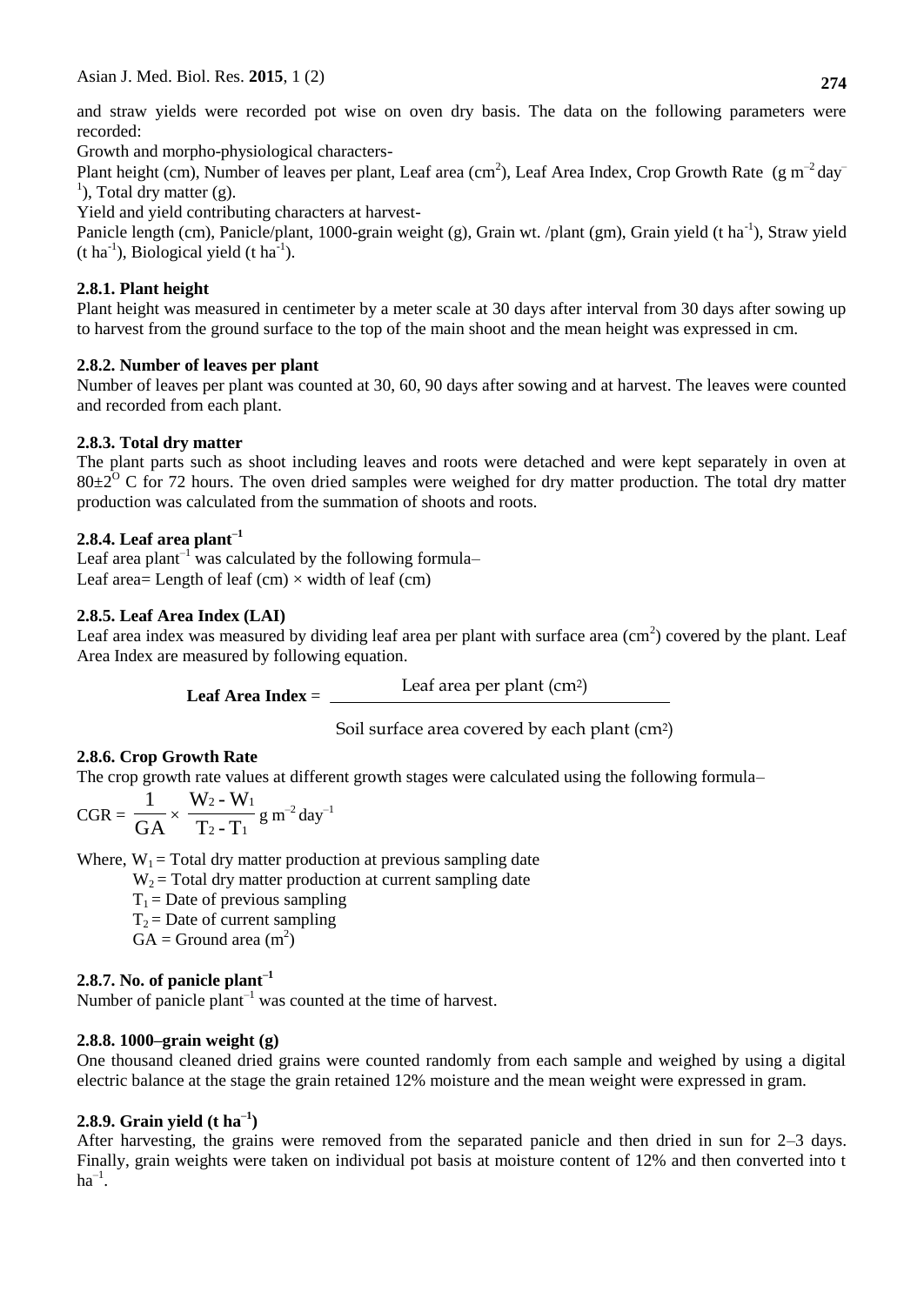# **2.8.10. Biological yield (t ha–1 )**

The biological yield was calculated with the following formula– Biological yield= Grain yield + Straw yield

#### **2.9. Statistical analysis**

The collected data were analyzed statistically following the analysis of variance (ANOVA) technique and the mean differences were adjudged by Duncan's Multiple Range Test (DMRT) using the statistical computer package program, MSTATC.

#### **3. Results**

#### **3.1. Plant height**

The effect of twenty sorghum genotypes on plant height at 30, 60, 90 and 120 days after sowing was significant at 1% level. Results showed that plant height increased with age. At 30 days after sowing the maximum height of sorghum plant was recorded from the variety BD 725 (18.84 cm) and minimum from the variety BD 707 (5.28 cm), where all other genotypes recorded plant height ranges from 5.58 cm to 16.35 cm. At 60 days after sowing highest plant height (76.11 cm) was recorded from BD 725 and lowest (36.04 cm) from BD 710. At 90 days after sowing highest plant height (206.8 cm) was recorded from BD 725 and lowest (76.02 cm) from BD 728. At maturity twenty sorghum genotypes showed different plant heights ranging from 89.15 cm to 251.2 cm. The highest plant height was recorded in BD 725 (251.2 cm) and lowest plant height was recorded in BD 728 (89.15 cm), at 120 Days. All other genotypes recorded intermediate plant height, ranged from 92.30 to 239.2 cm. Effect of sorghum genotypes on plant height at different days after sowing are shown in Figure 1.



**Figure 1. Effect of sorghum genotypes on plant height at different days after sowing where vertical bar indicates least significant differences at 1% level of probability.**

# **3.2. Number of leaves plant–1**

The effect of sorghum genotypes on number of leaves plant<sup>-1</sup> at 30, 60, 90 and 120 days after sowing was significant at 1% level. In general, leaves increased up to 90 days after sowing and decreased thereafter at harvest (120 days after sowing). Maximum number of leaves plant<sup>-1</sup> at 30 days after sowing (12.33) was found in BD 725 which was statistically similar with BD 722 (11.33), BD 702 (12.00), BD 720 (11.33), BD 729 (11.33) and BD 726 (11.00), respectively. At 60, 90 and 120 days after sowing maximum number of leaves plant<sup>-1</sup> (13.97, 18.33 and 15.33 respectively) were obtained from BD 725. On the other hand, minimum number of leaves plant<sup>-1</sup> was recorded at 30 days after sowing in BD 728 (4.33), 60 days after sowing in BD 710 (7.66), 90 and 120 days after sowing in BD 728 (8.66 and 7.33, respectively). Effect of sorghum genotypes on number of leaves plant<sup>-1</sup> at different days after sowing are shown in Table 2.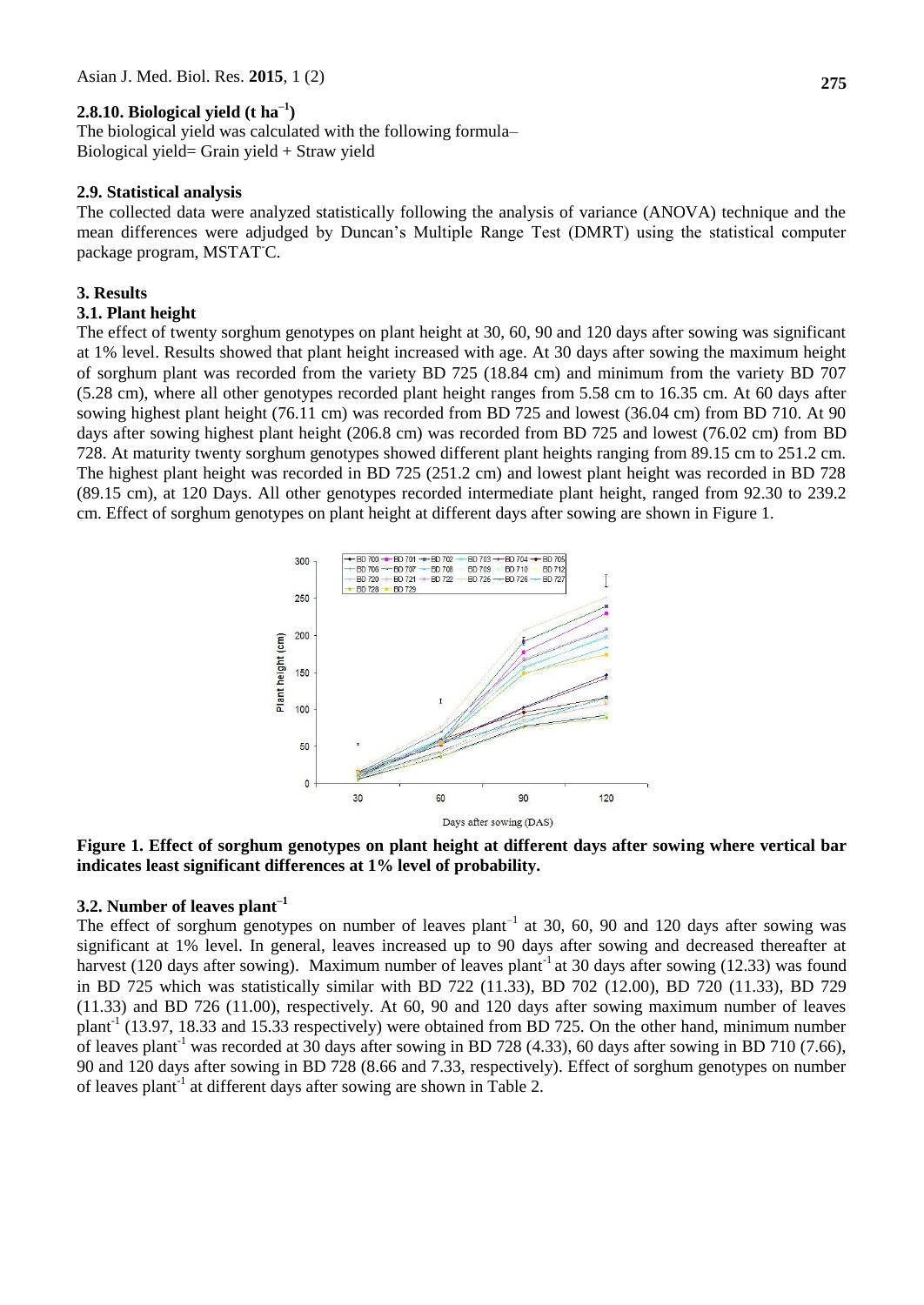# Asian J. Med. Biol. Res. **2015**, 1 (2) **276**

| <b>Variety</b>                                | Number of leaves/plant at different days after sowing |            |              |                |
|-----------------------------------------------|-------------------------------------------------------|------------|--------------|----------------|
|                                               | 30                                                    | 60         | 90           | <b>120</b>     |
| <b>BD</b> 700                                 | 9.00 b                                                | 12.33 abc  | 14.00 bcde   | 12.33 bcde     |
| <b>BD</b> 701                                 | 8.00 bcd                                              | 10.67 cde  | 13.00 cdef   | 10.67<br>defg  |
| <b>BD</b> 702                                 | 12.00 a                                               | 13.67 ab   | 15.00 bcd    | 13.00 abcd     |
| <b>BD703</b>                                  | 8.33 bc                                               | 11.67 abc  | 14.33 bcde   | 11.67<br>bcdef |
| <b>BD</b> 704                                 | 9.00 <sub>b</sub>                                     | 11.00 bcd  | 13.00 cdef   | $11.00$ cdefg  |
| <b>BD</b> 705                                 | 8.00 bcd                                              | 10.67 cde  | 12.67 def    | $11.00$ cdefg  |
| <b>BD706</b>                                  | 8.33<br>bc                                            | 10.67 cde  | 12.33 efg    | 10.33<br>efg   |
| <b>BD</b> 707                                 | 5.33<br>ef                                            | 8.00<br>ef | 11.00<br>fgh | 9.33<br>fgh    |
| <b>BD</b> 708                                 | 6.00<br>def                                           | 8.66 def   | 11.00 fgh    | fgh<br>9.66    |
| <b>BD</b> 709                                 | 8.67 b                                                | 11.00 bcd  | 13.00 cdef   | 10.33<br>efg   |
| <b>BD</b> 710                                 | 5.33 ef                                               | 7.66 f     | 10.00 gh     | 8.66<br>gh     |
| <b>BD</b> 712                                 | 7.33 bcde                                             | 10.33 cde  | 12.67 def    | $11.00$ cdefg  |
| <b>BD</b> 720                                 | 11.33a                                                | 13.70 ab   | 15.33 bc     | 14.00<br>ab    |
| <b>BD</b> 721                                 | 6.33 cdef                                             | 8.66 def   | 11.00 fgh    | 9.66 fgh       |
| <b>BD</b> 722                                 | 11.33 a                                               | 13.00 abc  | 14.33 bcde   | 12.67 bcde     |
| <b>BD</b> 725                                 | 12.33 a                                               | 13.97 a    | 18.33 a      | 15.33 a        |
| <b>BD</b> 726                                 | 11.00a                                                | 13.67 ab   | 15.67 b      | 13.33 abc      |
| <b>BD</b> 727                                 | 7.333 bcde                                            | 10.33 cde  | $12.00$ efg  | 11.00 cdefg    |
| <b>BD</b> 728                                 | 4.333 f                                               | 7.96 f     | 8.66<br>h    | 7.33<br>h      |
| <b>BD</b> 729                                 | 11.33 a                                               | 13.67 ab   | 15.33 bc     | 13.67<br>ab    |
| Least significant differences <sub>0.05</sub> | 1.89                                                  | 2.33       | 2.21         | 2.17           |
| Level of significance                         | $1\%$                                                 | $1\%$      | $1\%$        | 1%             |
| Co-efficient of variation $(\%)$              | 13.39                                                 | 12.83      | 10.14        | 11.59          |

**Table 2. Effect of sorghum genotypes on number of leaves plant-1 at different days after sowing.** 

# **3.3. Leaf area**

Statistical analysis of the data revealed that differences in average leaf area of different genotypes were significant at 1% level. The Maximum average leaf area plant<sup>-1</sup> at 30, 60, 90 and 120 days after sowing (830.70 cm<sup>2</sup>, 1637.00 cm<sup>2</sup>, 5542.00 cm<sup>2</sup> and 4992.00 cm<sup>2</sup>, respectively) was obtained from variety BD 725. On the other hand, minimum average leaf area plant<sup>-1</sup> at 30, 60, 90 and 120 days after sowing  $(357.20 \text{ cm}^2, 619.0 \text{ cm}^2, 1157.00 \text{ cm}^2)$ and 593.90 cm<sup>2</sup> respectively) was obtained from variety BD 728. Effect of sorghum genotypes on leaf area at different days after sowing are shown in Figure 2.



**Figure 2. Effect of sorghum genotypes on leaf area at different days after sowing where verticalbar indicates least significant differences at 1% level of probability.**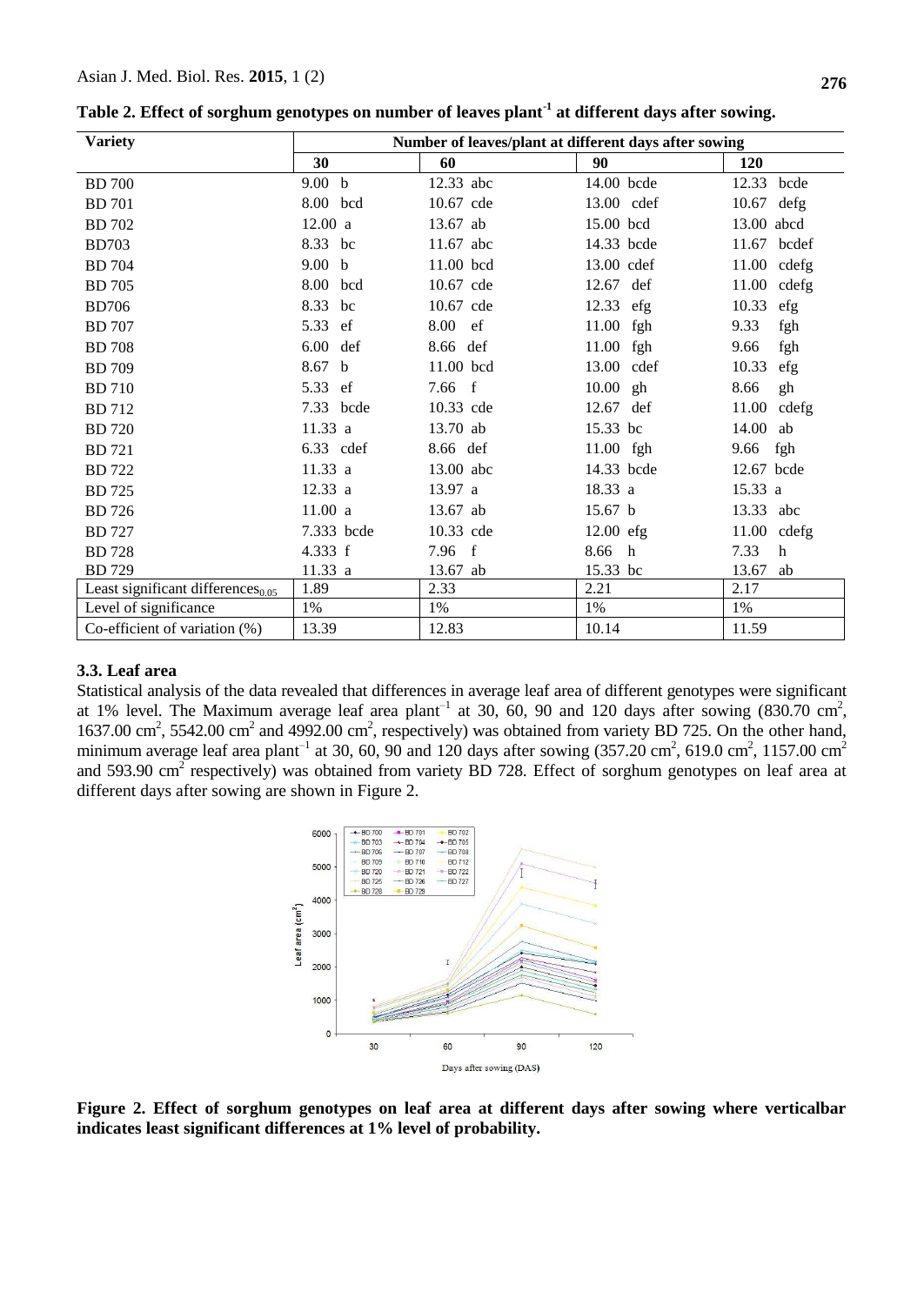#### **3.4. Total dry matter**

A significant variation (at 1% level) was found due to the effect of twenty genotypes of sorghum in respect of total dry matter at all growth stages. The highest total dry matter at 30, 60, 90 and 120 days after sowing (7.30 g, 66.19 g, 197.30 g and 269.0 g respectively) was obtained from variety BD 725. The lowest total dry matter was found at 30 days after sowing in BD 728 (3.34 g), at 60 days after sowing in BD 706 (35.98 g), at 90 and 120 days after sowing in BD 728 (89.34 g and 117.80 g, respectively). Effect of sorghum genotypes on total dry matter at different days after sowing are shown in Figure 3.



**Figure 3. Effect of sorghum genotypes on total dry matter at different days after sowing here vertical bar indicates least significant differences at 1% level of probability.**

|                                         | Leaf area index at different days after sowing |                      |                      |                   |
|-----------------------------------------|------------------------------------------------|----------------------|----------------------|-------------------|
| <b>Variety</b>                          | 30                                             | 60                   | 90                   | 120               |
| <b>BD</b> 700                           | $0.05$ ghi                                     | 0.43 cde             | 1.54 e               | 1.43 e            |
| <b>BD</b> 701                           | $0.08$ abcd                                    | $0.45$ cd            | $1.94$ d             | $1.78$ d          |
| <b>BD</b> 702                           | $0.06$ efg                                     | $0.36$ ef            | 2.25 bc              | $2.05$ c          |
| <b>BD</b> 703                           | 0.08<br>bcd                                    | $0.36$ ef            | 1.89d                | 1.71 <sub>d</sub> |
| <b>BD</b> 704                           | 0.04<br>ghi                                    | $0.46$ cd            | $1.10$ g             | $1.03$ g          |
| <b>BD</b> 705                           | 0.04<br>ghi                                    | $0.50$ c             | $1.08$ g             | 1.00 g            |
| <b>BD</b> 706                           | 0.03<br>ij                                     | 0.34 ef              | 1.60 e               | 1.38 ef           |
| <b>BD</b> 707                           | 0.03<br>ij                                     | $0.36$ ef            | 1.05<br>$\mathbf{g}$ | $1.01$ g          |
| <b>BD</b> 708                           | 0.04<br>ghi                                    | 0.38 def             | 1.37 f               | 1.27 f            |
| <b>BD</b> 709                           | 0.07<br>cde                                    | 0.43 cde             | 1.62 e               | 1.52 e            |
| <b>BD</b> 710                           | 0.04<br>hij                                    | $0.36$ ef            | $1.05$ g             | 0.99 g            |
| <b>BD</b> 712                           | 0.05<br>efgh                                   | 0.42 cde             | 1.26 f               | 1.10 g            |
| <b>BD</b> 720                           | 0.08<br>cd                                     | 0.490 c              | 2.23 bc              | 2.07 c            |
| <b>BD</b> 721                           | 0.05<br>fghi                                   | $0.40$ def           | $1.09$ g             | $0.99$ g          |
| <b>BD</b> 722                           | 0.08<br>cd                                     | $0.42$ cde           | 2.37 <sub>b</sub>    | 2.22 <sub>b</sub> |
| <b>BD</b> 725                           | 0.09<br>abc                                    | 0.69a                | 2.81a                | 2.62a             |
| <b>BD</b> 726                           | 0.05<br>efgh                                   | $0.62$ ab            | $2.20\text{ c}$      | 2.09 bc           |
| <b>BD</b> 727                           | 0.07<br>def                                    | 0.60 <sub>b</sub>    | $2.16$ c             | $2.06$ c          |
| <b>BD</b> 728                           | $0.02\,$<br>$\mathbf{i}$                       | 0.32<br>$\mathbf{f}$ | $1.07$ g             | $0.966$ g         |
| <b>BD</b> 729                           | 0.08<br>cd                                     | $0.68$ ab            | 1.90 d               | 1.68d             |
| Least significant differences $_{0.05}$ | 0.016                                          | 0.07                 | 0.14                 | 0.13              |
| Level of significance                   | 1%                                             | 1%                   | 1%                   | 1%                |
| Co-efficient of variation               | 17.89                                          | 10.71                | 5.39                 | 5.53              |

**Table 3. Effect of sorghum genotypes on Leaf area index at different days after sowing.**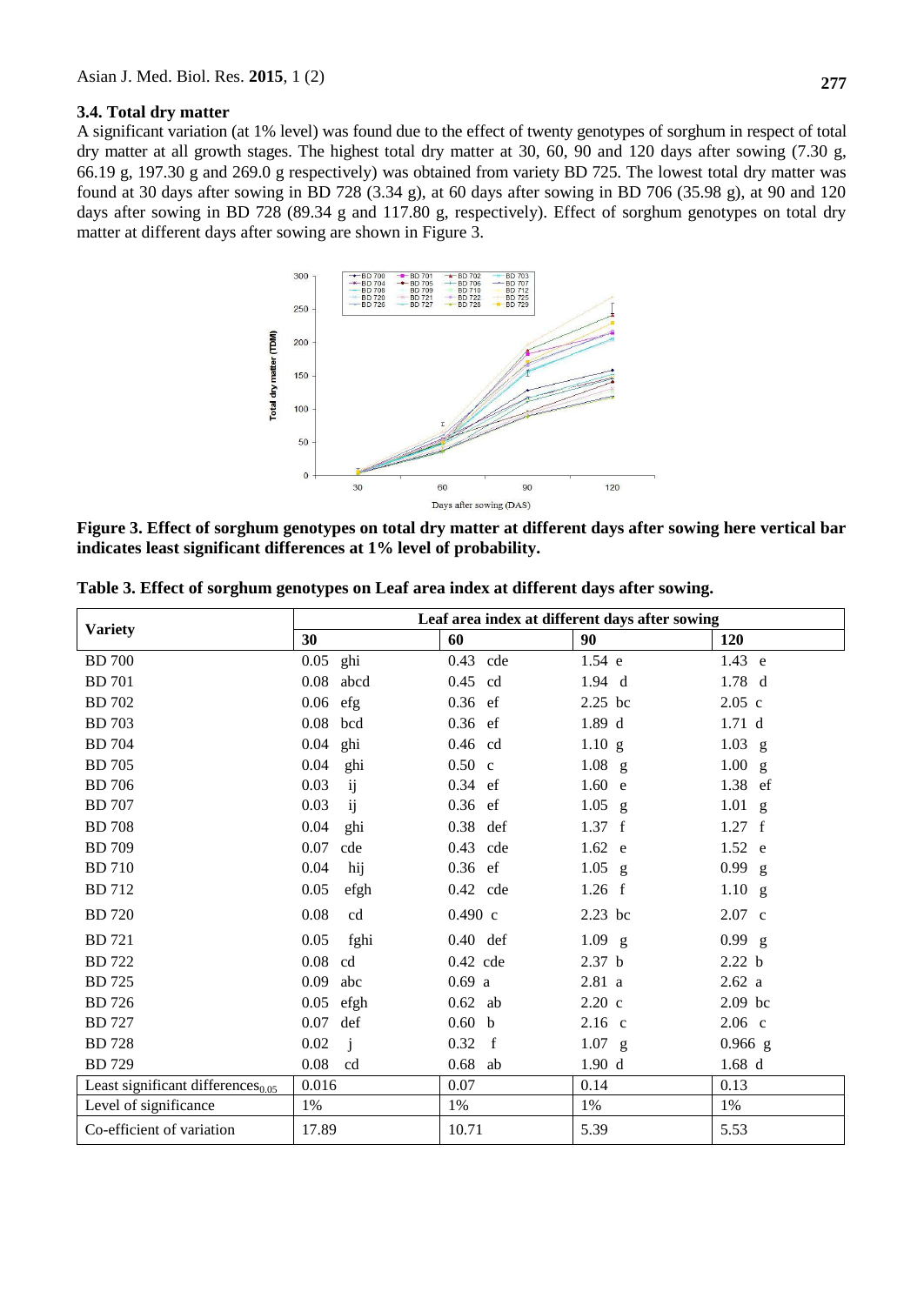# **3.5. Responses of genotypes on growth characters of sorghum**

# **3.5.1. Leaf area index**

The effect of variety on leaf Area Index at 30, 60, 90 and 120 days after sowing was significant at1% level. The highest leaf area index was observed at 30, 60, 90 and 120 days after sowing in BD 725 (0.09, 0.69, 2.81 and 2.62, respectively). In contrast, the lowest Leaf area index was observed at 30 and 60 days after sowing in BD 728 (0.23 and 0.32, respectively), at 90 days after sowing in BD 707 (1.05) which was statically identical with BD 728 (1.00), BD 710 (1.06) and BD 721 (1.09), respectively. At harvest the lowest leaf area index was observed in BD 728 (0.96) which was statically identical with BD 707 (1.01), BD 710 (0.99), BD 705 (1.00) and BD 704 (1.03) respectively. It is observed from the data that leaf area index increased up to 90 days after sowing and decreased thereafter and the genotypes differed significantly at all the stages. Here Table 3 has shown that effect of sorghum genotypes on Leaf area index at different days after sowing.

## **3.5.2. Crop growth rate**

The effect of variety on crop growth rate at, 30-60, 60-90 and 90-120 days after sowing was significant at 1% level. The highest crop growth rate was observed at 30-60, 60-90 and 90-120 days after sowing in BD 725 (5.15  $gm^{-2}day^{-1}$ , 32.54  $gm^{-2}day^{-1}$  and 22.90  $gm^{-2}day^{-1}$  respectively). However, the lowest crop growth rate was observed at 30-60, 60-90 and 90-120 days after sowing in BD 728 (2.35 g m<sup>-2</sup> day<sup>-1</sup>, 15.26 g m<sup>-2</sup> day<sup>-1</sup> and 10.08  $g$  m<sup>-2</sup> day<sup>-1</sup>, respectively). Effect of sorghum genotypes on Crop growth rate at different days after sowing are shown in Figure 4.



## **Figure 4. Effect of sorghum genotypes on Crop growth rate at different days after sowing where vertical bar indicates least significant differences at 1% level of probability.**

## **3.6. Responses of genotypes on yield and yield contributing characters of sorghum 3.6.1. Number of panicle plant-1**

The effect of variety on panicle number plant<sup>-1</sup> at 120 days after sowing was significant at 1% level. At 120 days after sowing the maximum number of panicle plant<sup>-1</sup> was found in BD 725 (2.83) which was statically identical with BD 722 (2.75) and the minimum number of panicle was noticed in BD 728 (1.00). All other genotypes showed intermediate values in panicle number plant<sup>-1</sup>, ranged from 1.167 to 2.550.

## **3.6.2. Panicle length**

The effect of variety on panicle length at 120 days after sowing was significant at 1% level. The highest panicle length was observed at 120 days after sowing in BD 725 (29.22 cm). However, the lowest panicle length was observed at 120 days after sowing in BD 728 (14.89 cm). All other genotypes showed intermediate values in panicle length, ranged from 18.65 cm to 27.41 cm. Effect of sorghum genotypes on panicle length at harvest are shown in Figure 5.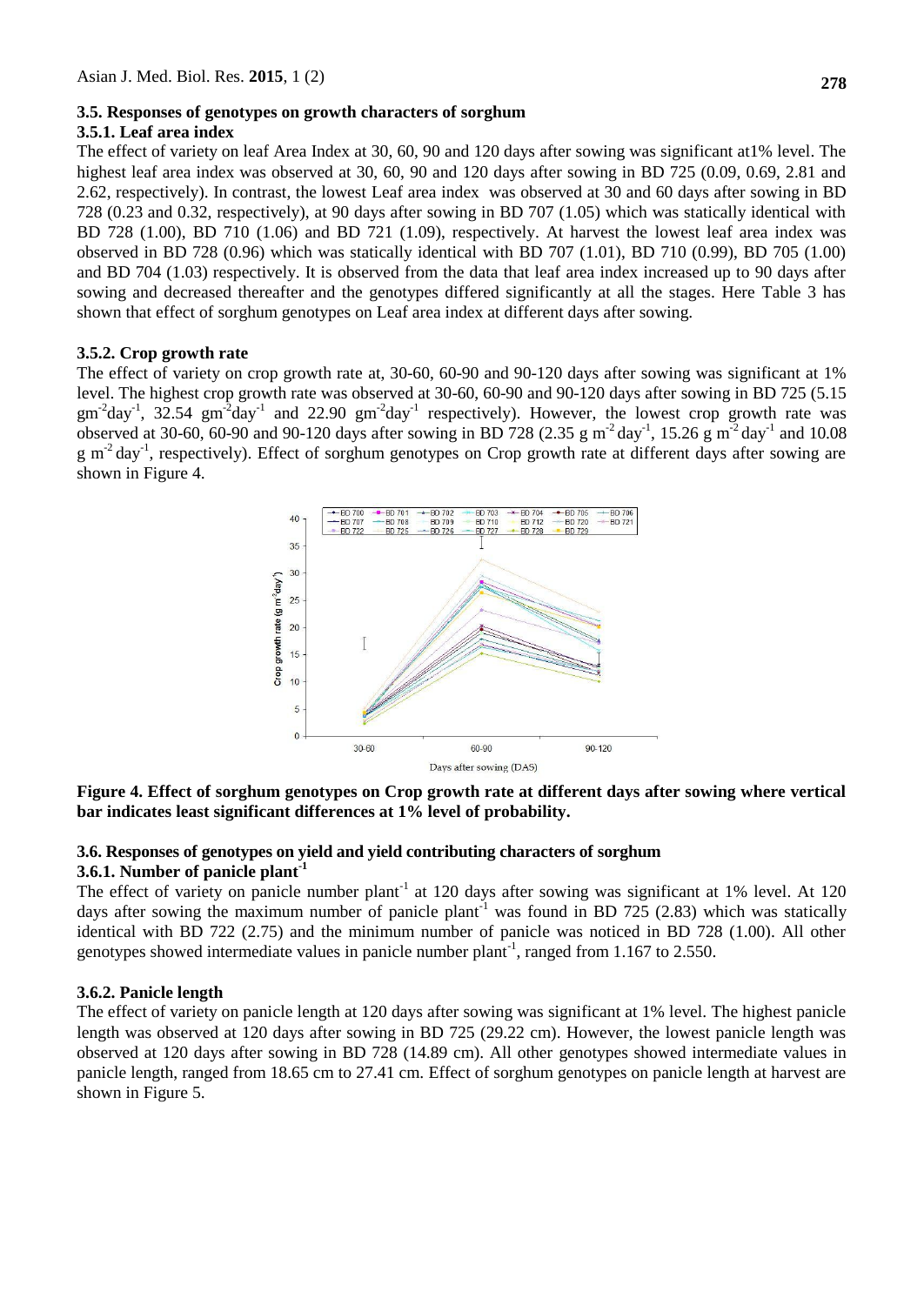

**Figure 5. Effect of sorghum genotypes on panicle length at harvest where vertical bar indicates least significant differences at 1% level of probability.**

#### **3.6.3. 1000–grain weight**

The effect of variety on 1000 grain weight was significant at 1% level. The highest 1000 grain weight was observed at 120 days after sowing in BD 725 (27.10 g). However, the lowest 1000 grain weight was observed at 120 days after sowing in BD 728 (15.20 g) which was statically with BD 707 (16.43 g). All other genotypes showed intermediate values in 1000 grain weight, ranged from 18.70 g to 24.41 g. Effect of sorghum genotypes on 1000–grain weight at harvest are shown in Figure 6.



#### **Figure 6. Effect of sorghum genotypes on 1000–grain weight at harvest where vertical bar indicates least significant differences at 1% level of probability.**

# **3.6.4. Grain weight plant-1**

The effect of variety on grain weight plant<sup>-1</sup> was significant at 1% level. The data on grain weight plant<sup>-1</sup> indicated that the variety BD 725 showed the best performance in terms of grain weight (44.83 g) at harvest in compared to all other genotypes. On the other hand, the minimum grain weight plant<sup>-1</sup> was recorded from BD 728 (30.27 g) at harvest. All other genotypes showed intermediate values in grain weight plant<sup>-1</sup>, ranged from 31.47 g to 42.15 g (Table 7).

#### **3.6.5. Grain yield**

The effect of variety on grain yield was significant at 1% level. The highest grain yield was observed at 120 days after sowing in BD 725 (3.58 t ha<sup>-1</sup>). However, the lowest grain yield was observed at 120 days after sowing in BD 728 (2.42 t ha<sup>-1</sup>). All other genotypes showed intermediate values in grain yield, ranged from 2.51 t ha<sup>-1</sup> to 3.43 t ha<sup>-1</sup>. Effect of sorghum genotypes on grain yield at harvest are shown in Figure 7.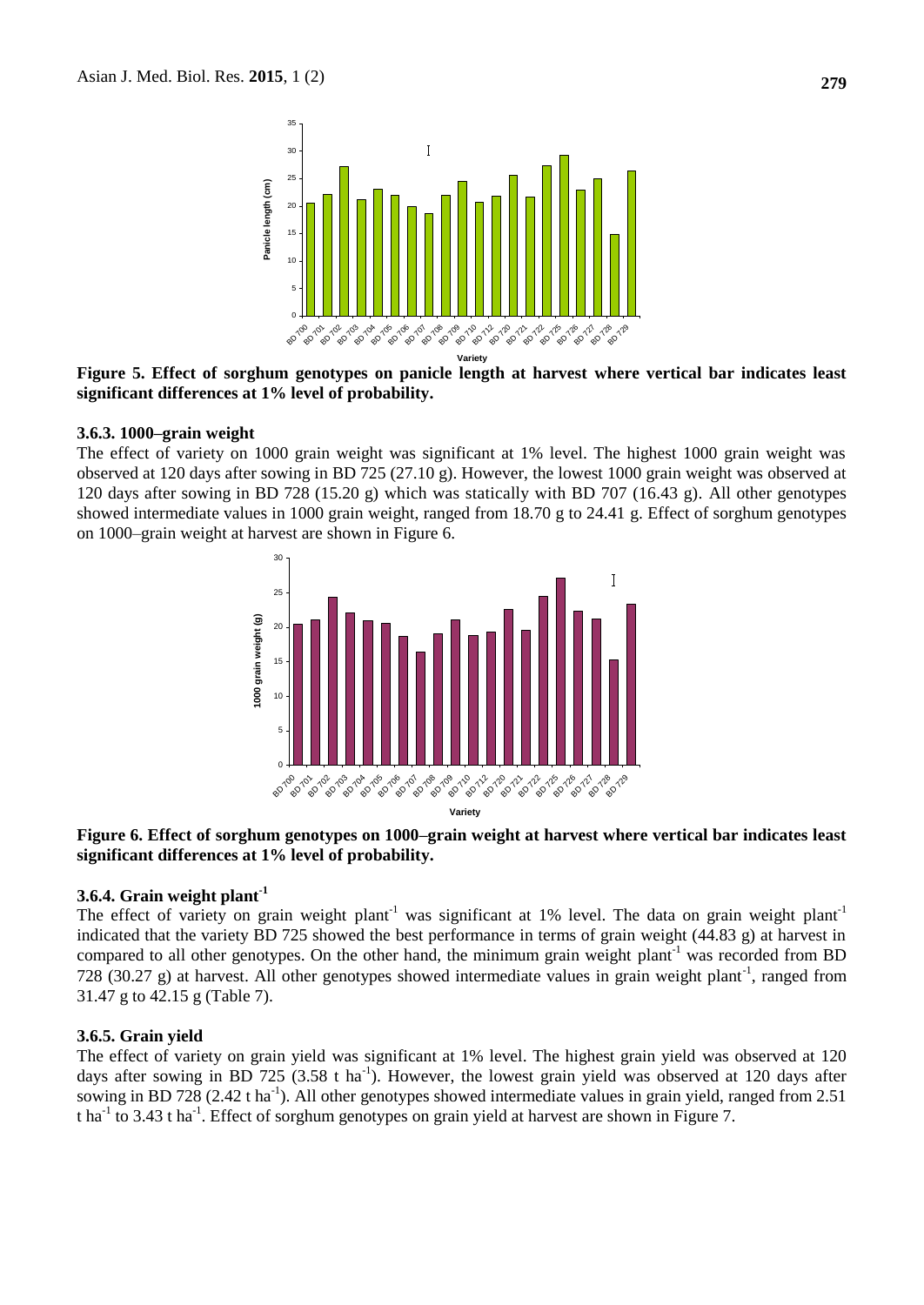

**Figure 7. Effect of sorghum genotypes on grain yield at harvest here vertical bar indicates least significant differences at 1% level of probability.**

#### **3.6.6. Straw yield**

The effect of variety on straw yield was significant at 1% level. The results indicate that the highest straw yield  $(16.05 \text{ t ha}^{-1})$  was observed in BD 725 which was statistically similar with BD 722 (15.81 t ha<sup>-1</sup>) and BD 702  $(15.67 \text{ t ha}^{-1})$  respectively. However, the lowest straw yield was observed at 120 days after sowing in BD 728  $(10.05 \text{ tha}^{-1})$ . All other genotypes showed intermediate values in straw yield, ranged from 10.43 t ha<sup>-1</sup> to 15.81 t ha<sup>-1</sup>. Effect of sorghum genotypes on straw yield at harvest are shown in Figure 8.



**Figure 8. Effect of sorghum genotypes on straw yield at harvest here vertical bar indicates least significant differences at 1% level of probability.**

#### **3.6.7. Biological yield**

The effect of variety on biological yield was significant at 1% level. The results indicate that the highest biological yield  $(19.64 \text{ t} \text{ ha}^{-1})$  was observed in BD 725. On the other hand, the lowest biological yield was observed at 120 days after sowing in BD 728 12.48 t ha<sup>-1</sup>. All other genotypes showed intermediate values in biological yield, ranged from 12.95 t ha<sup>-1</sup> to 19.18 t ha<sup>-1</sup>. Effect of sorghum genotypes on Panicle/plant, grain wt. /plant and biological yield at harvest are shown in Table 4.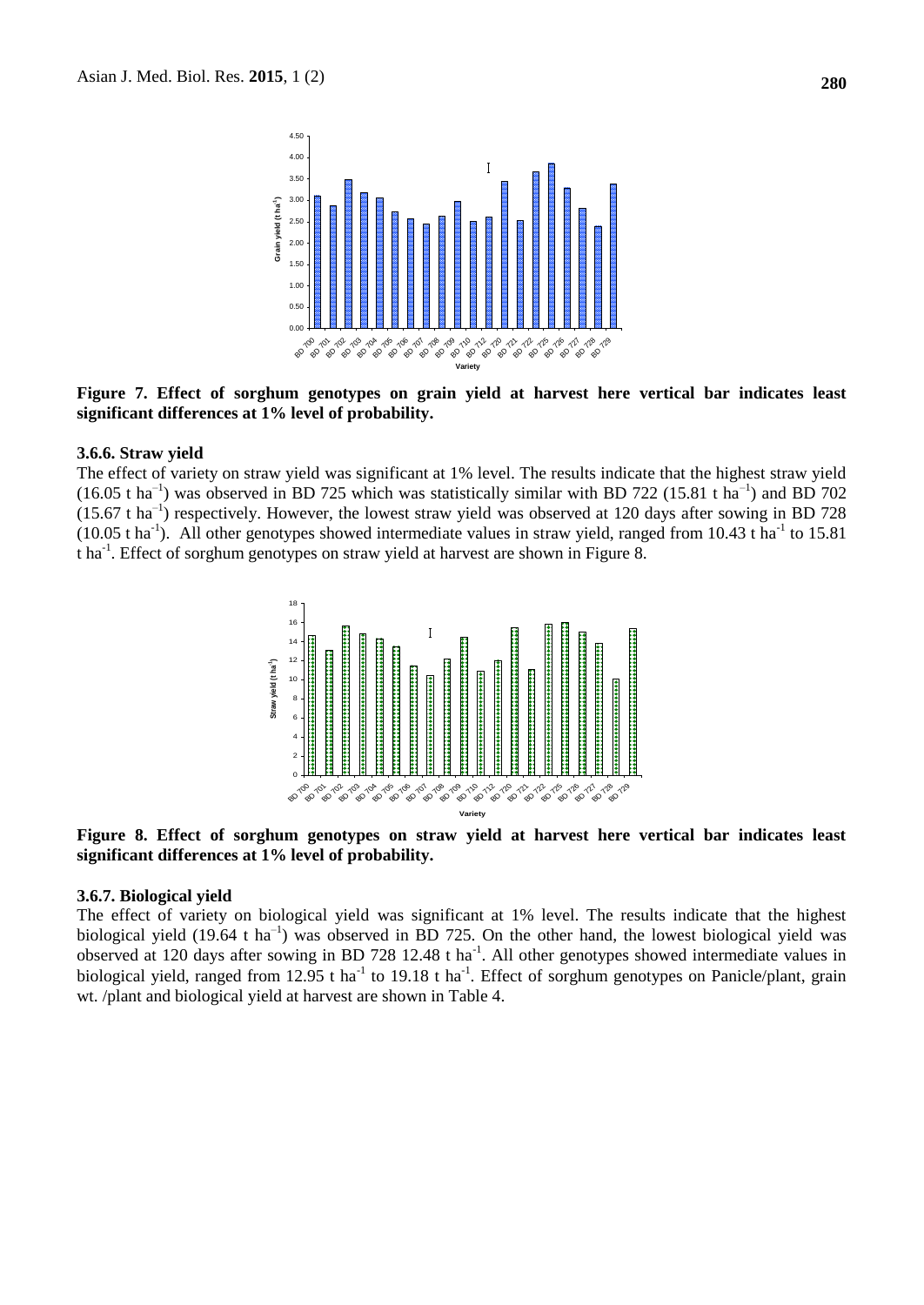| <b>Variety</b>                          | Panicle/plant | Grain wt. /plant (gm) | Biological yield $(t \text{ ha}^{-1})$ |
|-----------------------------------------|---------------|-----------------------|----------------------------------------|
| <b>BD</b> 700                           | $2.08$ bcd    | 39.79 bcde            | 17.80 efgh                             |
| <b>BD</b> 701                           | $2.08$ bcd    | 36.55 efg             | $16.03 \text{ j}$                      |
| <b>BD</b> 702                           | $1.50$ efghi  | 41.81 ab              | 19.01 abc                              |
| <b>BD</b> 703                           | 1.66 defgh    | 42.11 ab              | 18.19 cdef                             |
| <b>BD</b> 704                           | $1.63$ defgh  | 36.08 efg             | 17.21 ghi                              |
| <b>BD</b> 705                           | $1.76$ defg   | 37.72 cdef            | 16.51<br>$\mathbf{ij}$                 |
| <b>BD</b> 706                           | 1.30 ghi      | 37.83 cdef            | 14.53 kl                               |
| <b>BD</b> 707                           | 1.16 hi       | 31.47 hi              | 12.95<br>mn                            |
| <b>BD</b> 708                           | 1.72 defgh    | 34.48 fgh             | 14.93 k                                |
| <b>BD</b> 709                           | $1.80$ defg   | 40.48 bcd             | 17.71 fgh                              |
| <b>BD</b> 710                           | 1.20 hi       | 33.46 ghi             | 13.59 m                                |
| <b>BD</b> 712                           | $1.58$ defgh  | 36.82 defg            | 14.99 k                                |
| <b>BD</b> 720                           | $2.48$ abc    | 42.85 ab              | 18.86 abcd                             |
| <b>BD</b> 721                           | 1.41 fghi     | 35.16 fg              | 13.88 lm                               |
| <b>BD</b> 722                           | 2.75 a        | 42.15 ab              | 19.18 ab                               |
| <b>BD</b> 725                           | 2.83 a        | 44.83 a               | 19.64 a                                |
| <b>BD</b> 726                           | 2.00 cde      | 38.15 cdef            | $18.05$ defg                           |
| <b>BD</b> 727                           | $1.93$ def    | 37.77 cdef            | 16.87 hij                              |
| <b>BD</b> 728                           | 1.00 i        | 30.27 i               | $12.48$ n                              |
| <b>BD</b> 729                           | $2.55$ ab     | 41.39 abc             | 18.70 bcde                             |
| Least significant differences $_{0.05}$ | 0.48          | 3.22                  | 0.938                                  |
| Level of Significance                   | 1%            | 1%                    | 1%                                     |
| Co-efficient of variation               | 16.10         | 5.11                  | 3.43                                   |

**Table 4. Effect of sorghum genotypes on Panicle/plant, grain wt. /plant and biological yield at harvest.**

## **4. Discussion**

The variation in plant height of sorghum was significant due to genetic makeup or characteristics. Plant height is one of the most important growth contributing characters for any corps which would be related on several factors like genetic makeup, nutrient availability, environmental or climatic condition, soil characteristics, regional adaptability etc. Similar findings were also obtained by Ghasemi *et al*. (2012) who reported that the different plant height of different sorghum varieties due to their genetic makeup and regional adaptability.

Maximum number of leaves plant<sup>-1</sup> at 30 days after sowing  $(12.33)$  was found in BD 725. At 60, 90 and 120 days after sowing maximum number of leaves plant<sup>-1</sup> (13.97, 18.33 and 15.33 respectively) were obtained from BD 725. On the other hand, minimum number of leaves plant<sup>-1</sup> was recorded at 30 days after sowing in BD 728 (4.33), 60 days after sowing in BD 710 (7.66), 90 and 120 days after sowing in BD 728 (8.66 and 7.33, respectively).The result coincides with the findings of Ayub *et al*. (2010) reported that eight sorghum cultivars/varieties had significant variation on number of leaves plant<sup>-1</sup>. The variation in number of leaves had been due to the difference in genetic makeup of the varieties. Similar findings were also found by Faridullah *et al*. (2009) who found that the significant variation in leaf production of sorghum occurred due to their genetic makeup.

The Maximum average leaf area plant<sup>-1</sup> at 30, 60, 90 and 120 days after sowing 830.70 cm<sup>2</sup>, 1637.00 cm<sup>2</sup>, 5542.00 cm<sup>2</sup> and 4992.00 cm<sup>2</sup>, respectively was obtained from variety BD 725. On the other hand, minimum average leaf area plant<sup>-1</sup> at 30, 60, 90 and 120 days after sowing 357.20 cm<sup>2</sup>, 619.0 cm<sup>2</sup>, 1157.00 cm<sup>2</sup> and 593.90 cm<sup>2</sup> respectively was obtained from variety BD 728. These results revealed that the leaf area increased up to 90 DAS and thereafter decreased at harvest. The present result was harmonized with the findings of Saberi *et al*.  $(2011)$  who reported that the leaf area in speed feed was reduced to 1391 cm<sup>2</sup> plant<sup>-1</sup>, while the reduction was lower in KFS4. Similar findings were also found by Faridullah *et al*. (2009) in leaf production which was occurred for the genetic difference of sorghum varieties and by Uzoma *et al*. (2010) for Millet varieties.

The highest total dry matter at 30, 60, 90 and 120 days after sowing  $(7.30 \text{ g}, 66.19 \text{ g}, 197.30 \text{ g})$  and 269.0 g respectively) was obtained from variety BD 725. The lowest total dry matter was found at 30 days after sowing in BD 728 (3.34 g), at 60 days after sowing in BD 706 (35.98 g), at 90 and 120 days after sowing in BD 728 (89.34 g and 117.80 g, respectively). All other genotypes showed intermediate total dry matter values at 30, 60, 90 and 120 days after sowing respectively. Al–Lahham, *et al*., (2013) observed similar findings. Similar results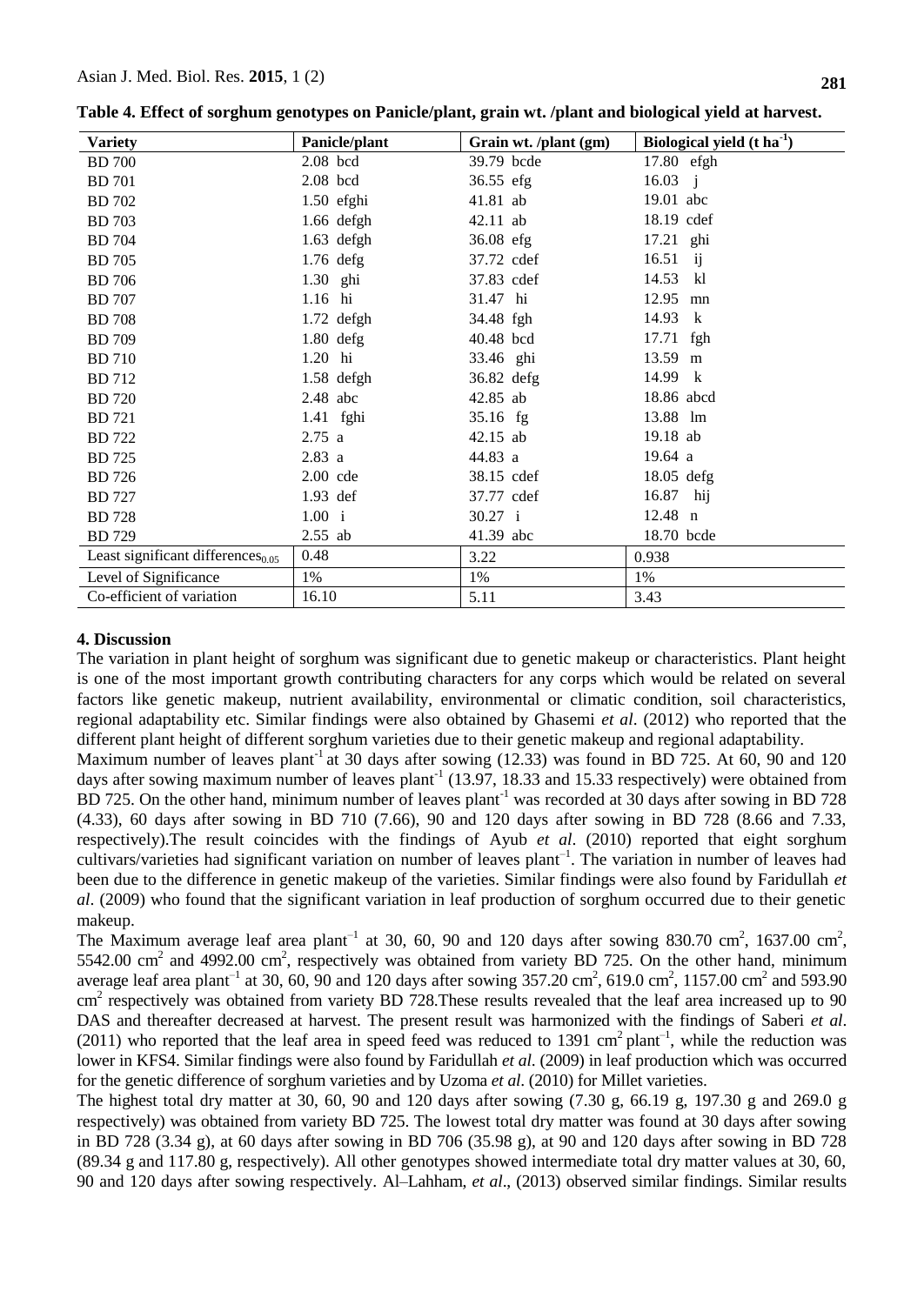were also obtained by the many researchers such as Sarfraz *et al*. (2012) in sorghum, Al–Lahham, *et al*., (2013) in forage sorghum, Ayub *et al*. (2010) in forage sorghum, Channappagoudar *et al*. (2007) in sorghum genotypes. All the researchers showed that the genotypes differed significantly for growth characters.

The highest leaf area index was observed at 30, 60, 90 and 120 days after sowing in BD 725 (0.09, 0.69, 2.81 and 2.62, respectively). In contrast, the lowest Leaf area index was observed at 30 and 60 days after sowing in BD 728 (0.23 and 0.32, respectively), at 90 days after sowing in BD 707 (1.05). At harvest the lowest leaf area index was observed in BD 728 (0.96). Similar findings was also observed by Channappagoudar *et al*. (2007) who conducted an experiment with 22 *rabi* sorghum genotypes resulted in sorghum genotypes differed significantly for the growth characters. The high yielding genotypes had higher leaf area index which is appeared to be optimum for maximum grain yield.

The highest crop growth rate was observed at 30-60, 60-90 and 90-120 days after sowing in BD 725 (5.15 gm<sup>-</sup>  $^{2}$ day<sup>-1</sup>, 32.54 gm<sup>-2</sup>day<sup>-1</sup> and 22.90 gm<sup>-2</sup>day<sup>-1</sup> respectively). However, the lowest crop growth rate was observed at 30-60, 60-90 and 90-120 days after sowing in BD 728 (2.35 g m<sup>-2</sup> day<sup>-1</sup>, 15.26 g m<sup>-2</sup> day<sup>-1</sup> and 10.08 g m<sup>-2</sup> day<sup>-1</sup>, respectively). The findings of Rao *et al.* (2003) were similar with this study where CGR had higher dry matter production at 30, 60 and 90 days after sowing.

At 120 days after sowing the maximum number of panicle plant<sup>-1</sup> was found in BD 725 (2.83) and the minimum number of panicle was noticed in BD 728 (1.00). The variation in number of panicle plant<sup>-1</sup> was found due to the variation of tiller production and also the genetic variations of the assigned sorghum genotypes.

The highest panicle length was observed at 120 days after sowing in BD 725 (29.22 cm). However, the lowest panicle length was observed at 120 days after sowing in BD 728 (14.89 cm). Panicle length was significantly influenced by the genotypic effect of sorghum at harvest. The findings of Shinde *et al*. (2010) were similar to this study.

The highest 1000 grain weight was observed at 120 days after sowing in BD 725 (27.10 g). However, the lowest 1000 grain weight was observed at 120 days after sowing in BD 728 (15.20 g). The variation in 1000– grain weight was found due to its genetic variation. Patil (2007) studied an experiment using eight sorghum genotypes and six sorghum hybrids and observed significant variations on thousand seed weight among the genotypes.

The data on grain weight plant<sup>-1</sup> indicated that the variety BD 725 showed the best performance in terms of grain weight (44.83 g) at harvest in compared to all other genotypes. On the other hand, the minimum grain weight plant<sup>-1</sup> was recorded from BD 728 (30.27 g) at harvest.

The highest grain yield was observed at 120 days after sowing in BD 725 (3.58 t ha<sup>-1</sup>). However, the lowest grain yield was observed at 120 days after sowing in BD 728 (2.42 t ha<sup>-1</sup>). Genotypic variations play an important role in determining the yield of crops and the potential of genotypes within genetic limits is set by its adaptability with the studied area. Al–Lahham, *et al*., (2013) reported that the variation in grain yield among the cultivars may be attributed to many factors including the availability of nutrient in the soil and the gene responsible for the nutrient uptake. Bucheyeki *et al*. (2010) also found the similar genetic variation on yield.

The results indicate that the highest straw yield  $(16.05 \text{ t ha}^{-1})$  was observed in BD 725. However, the lowest straw yield was observed at 120 days after sowing in BD 728 (10.05 t ha<sup>-1</sup>). Similarly, Abdel–Motagally (2010) studied on grain sorghum under water use efficiency in water regimes where Shandawell–6 cultivar recorded the highest values of head length (32.28 cm) head weight (96.53 g) and straw yield (26.11 kg plot<sup>-1</sup>) while Giza–15 was the tallest cultivar (309.12 cm).

Highest biological yield  $(19.64 \text{ tha}^{-1})$  was observed in BD 725. On the other hand, the lowest biological yield was observed at 120 days after sowing in BD 728 (12.48 t ha<sup>-1</sup>). All other genotypes showed intermediate values in biological yield, ranged from 12.95 t ha<sup>-1</sup> to 19.18 t ha<sup>-1</sup>. Biological yield data showed significant differences by the genotypic effect of sorghum at harvest.

# **5. Conclusions**

From the above results investigation, it can be concluded that the variety BD 725 shows superior performance on morpho–physiological, growth and yield contributing characters of sorghum compare to other genotypes due to its genetic makeup and regional adaptability at Bangladesh Agricultural University, Mymensingh condition (Agro ecological zone 9). So, from the above facts, it can be concluded that, the variety BD 725 has outstanding superiority for plant growth, yield components and yield over other genotypes in this study.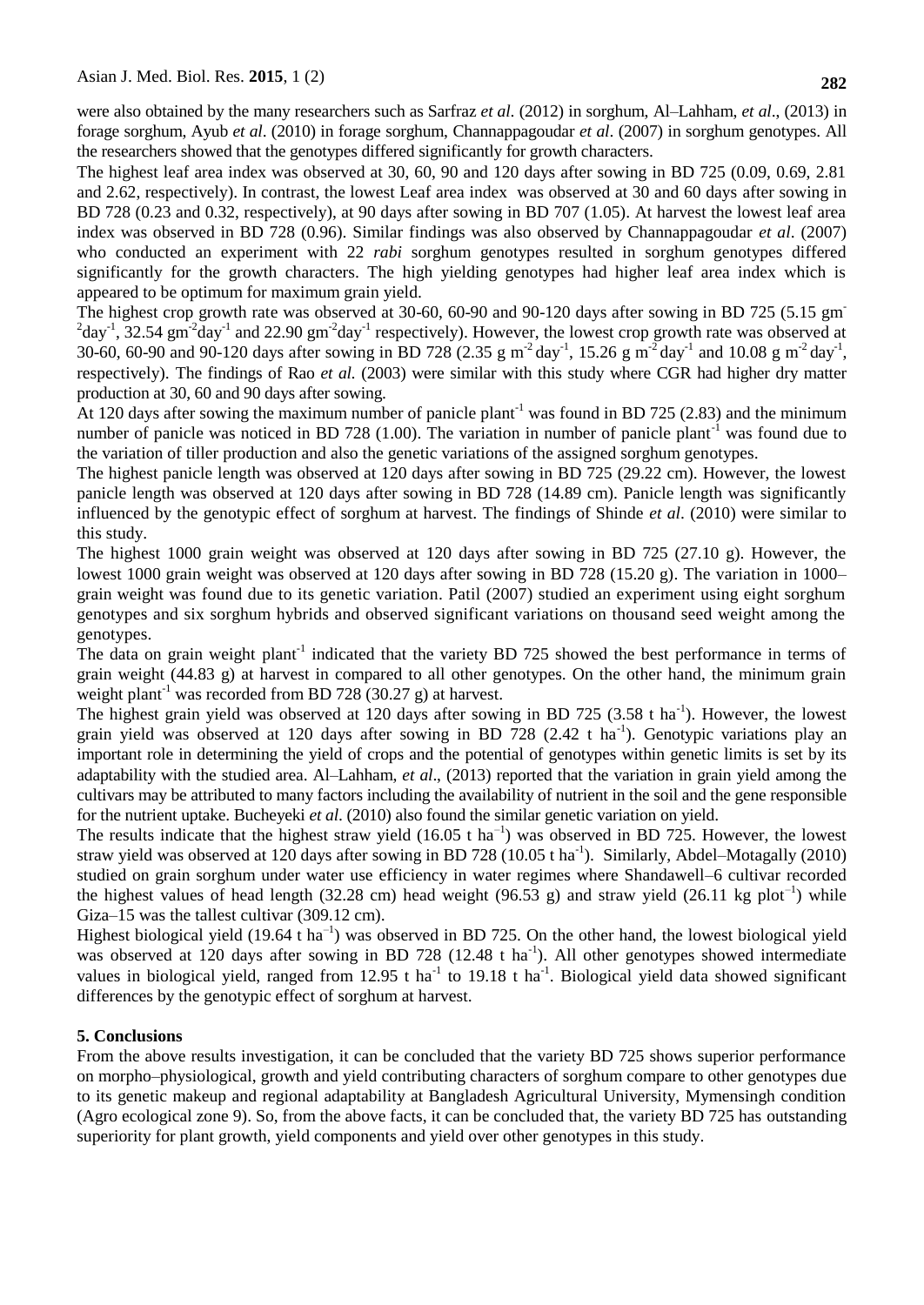#### **Acknowledgments**

I acknowledge [National Science and Technology](https://www.google.com.bd/url?sa=t&rct=j&q=&esrc=s&source=web&cd=2&cad=rja&uact=8&ved=0CDAQFjABahUKEwj95vvc3vTHAhXNU44KHe26CSo&url=http%3A%2F%2Fnews.priyo.com%2Ftaxonomy%2Fterm%2F33066&usg=AFQjCNHUG87KoxN8b1bdaK5sl-Ku5OVcLQ) scholarship which is funded by [Ministry of Science and](https://www.google.com.bd/url?sa=t&rct=j&q=&esrc=s&source=web&cd=1&cad=rja&uact=8&ved=0CCMQFjAAahUKEwj95vvc3vTHAhXNU44KHe26CSo&url=http%3A%2F%2Fwww.most.gov.bd%2F&usg=AFQjCNHa2yTzVm3igHBYr_jb6xfCl6DnQA)  [Technology-Government of Peoples Republic of Bangladesh](https://www.google.com.bd/url?sa=t&rct=j&q=&esrc=s&source=web&cd=1&cad=rja&uact=8&ved=0CCMQFjAAahUKEwj95vvc3vTHAhXNU44KHe26CSo&url=http%3A%2F%2Fwww.most.gov.bd%2F&usg=AFQjCNHa2yTzVm3igHBYr_jb6xfCl6DnQA) for contribution of financing the whole research project.

#### **Conflict of interest**

None to declare.

#### **References**

- Abdel–Motagally FMM, 2010. Evaluation of water use efficiency under different water regimes in grain sorghum (Sorghum bicolor, L. Monech). World J. Agric. Sci., 6:499–505.
- Ahmed AU, MA Sarker, JA Choudhury, N Ara and MM Ali, 2002. Genetic divergence analysis in chickpea. Bangladesh J. Agric. Res., 27:47–50.
- Amiruzzaman M, MA Yousuf–Akond, MAZ Choudhury and MM Houque, 1997. Genetic divergence in grain sorghum (Sorghum bicolor (L.) Moench). Bangladesh J. Plant Breed. Genet., 10:45–49.
- Ali MA, A Abbas, S Niaz, M Zulkiffal and S Ali, 2009. Morpho–physiological criteria for drought tolerance in sorghum (Sorghum bicolor) at seedling and post–anthesis stages. Int. J. Agric. Biol., 11:674–680.
- Al–Lahham G, M Khaiti and Shehab, 2013. Promising Sudangrass (Sorghum Sudanese) line for high fodder yield production. J. App. Sci. Res., 8:2215–2220.
- Arunachalam V and J Ram, 1967. Geographical diversity in relation to genetic divergence in cultivated sorghum. Ind. J. Genet., 27:369–376.
- Ayub M, MA Nadeem, M Tahir, A Ghafoor, Z Ahmed and M Naeem, 2010. Comparative studies on the growth, forage yield and quality of sorghum (Sorghum bicolor L.) varieties under irrigated conditions of Faisalabad. Pak. J. Life Soc. Sci., 8:94–97.
- Bibi A, HA Sadaqat, HM Akram and MI Mohammed, 2010. Physiological markers for screening sorghum (Sorghum bicolor) germplasm under water stress condition. Intl. J. Agric. Biol., 12:451–455.
- Bucheyeki TL, EM Shenkalwa, TX Mapunda and LW Matata, 2010. Yield performance and adaptation of four sorghum cultivars in Igunga and Nzega districts of Tanzania. Communications in Biomet. and Crop Sci.,  $5:4-10.$
- Channappagoudar BB, NR Biradar, TD Bharamagoudar and CJ Rokhade, 2007. Morpho–physiological characters contributing for drought tolerance in sorghum under receding soil moisture conditions. Karnataka J. Agric. Sci., 20:719–723.
- Ejeta G and JE Knoll, 2007. Marker–Assisted Selection in Sorghum. In: Varshney RK, and Tuberosa R (eds.) Genomic–Assisted Crop Improvement: Vol. 2: Genomics Applications in Crops Springer Publications. The Netherlands. pp. 187–205.
- FAOSTAT (The Statistical Division of Food and Agriculture Organization of the United Nations). 2014: Available at http://faostat3.fao.org/home/ index.html#DOWNLOAD. Accessed on 16.05.2014.
- Fargione J, J Hill, D Tilman, S Polasky and P Hawthorne, 2008. Land clearing and the biofuel carbon debt. Sci., 319:1235–1238.
- Faridullah, A Alam, MI Uddin, H Sher and IAM Ahmed, 2009. Comparison of different cultivars of sorghum for green fodder, dry matter and some other morphological characters. Bangladesh J. Env. Sci., 16:109–115.
- Ghasemi A, MH Karim and MM Ghasemi, 2012. Green Fodder Yield Performance of Different Varieties of Sorghum grown in an Arid Region. Intl. J. Agri. Crop Sci., 4:839–843.
- Hill J, S Polasky, E Nelson, D Tilman, H Huo, L Ludwig, J Neuman, H Zheng and D Bonta, 2009. Climate change and health costs of air emissions from biofuels and glasoline. Proc. Natl. Aca. Sci., 106:2077–2082.
- ICRISAT (International Crops Research Institute for the Semi- Arid Tropics) 2014: Available at http://www.icrisat.org/crop-sorghum.htm. Accessed on 16.05.2014.
- Patil SL, 2007. Performance of sorghum varieties and hybrids during postrainy season under drought situations in Vertisols in Bellary, India. J. SAT Agril Res., 5:1–3 (Online available at ejournal.icrisat.org).
- Prasad PVV, SR Pisipati, RN Mutava and MR Tuinstra 2008. Sensitivity of grain sorghum to high temperature stress during reproductive development. Crop Sci., 48:1911–1917.
- Rai KN, BVS Reddy, KB Saxena and CLL Gowda, 2004. Prospects of Breeding sorghum, Pearl millet and Pigeon pea for forage yield and quality. Proc. of the Int. Brisbane 26 Sep–1 Oct 2004–ISBN– 1920842209. Australia.